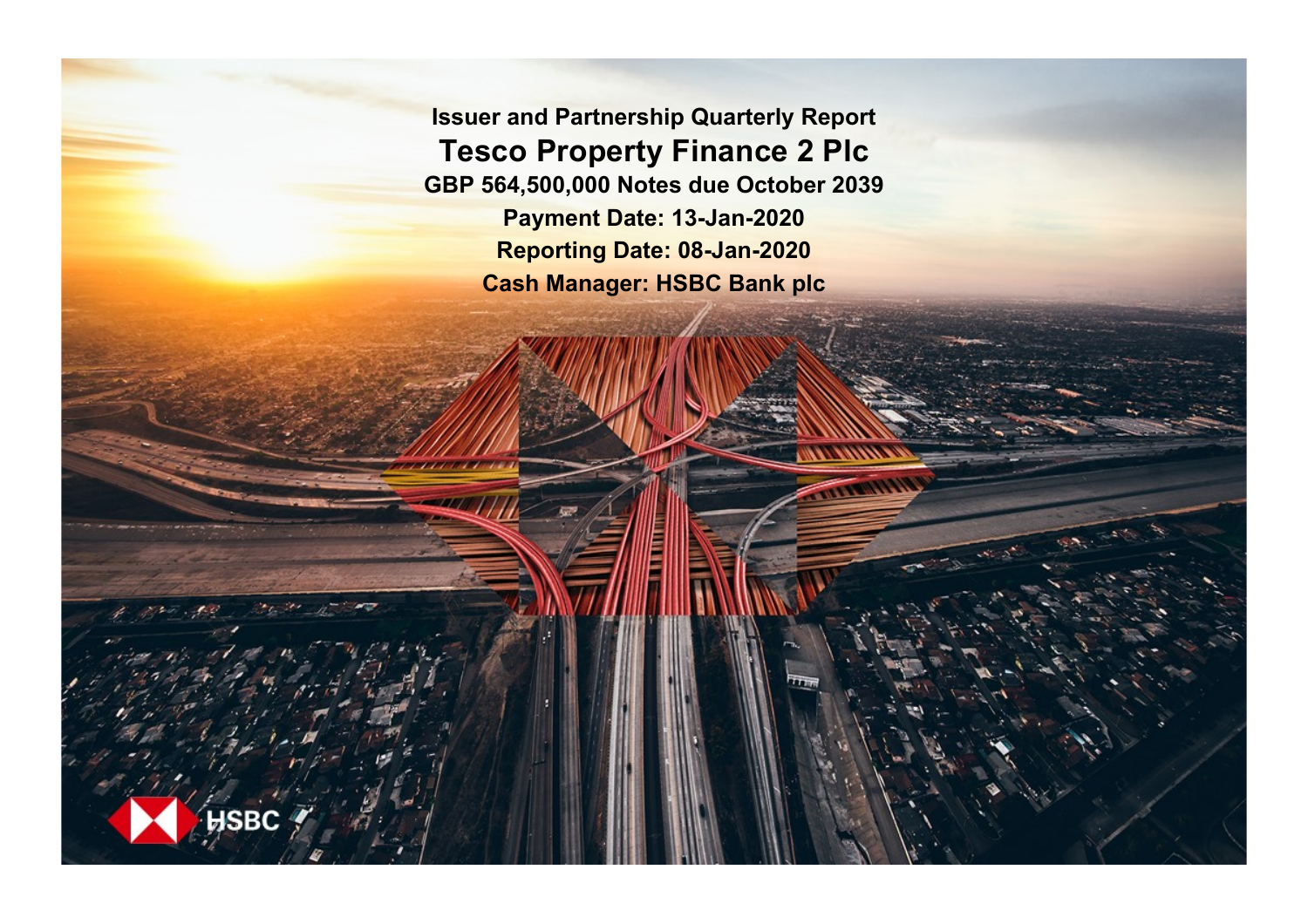

#### **Contents**

<span id="page-1-0"></span>

|                                                  | Page           |
|--------------------------------------------------|----------------|
| Contents                                         | $\overline{2}$ |
| <b>Transaction Details</b>                       | 3              |
| Loan Report                                      | 4              |
| Reserves                                         | 5              |
| Partnership Accounts                             | 6              |
| Partnership Available Funds                      | 8              |
| Partnership Pre-Enforcement Priority of Payments | 9              |
| <b>Bond Report</b>                               | 10             |
| <b>Bond Ratings</b>                              | 11             |
| <b>Issuer Accounts</b>                           | 12             |
| <b>Issuer Available Funds</b>                    | 13             |
| Issuer Pre-Enforcement Priority of Payments      | 14             |
| <b>Disclaimer</b>                                | 15             |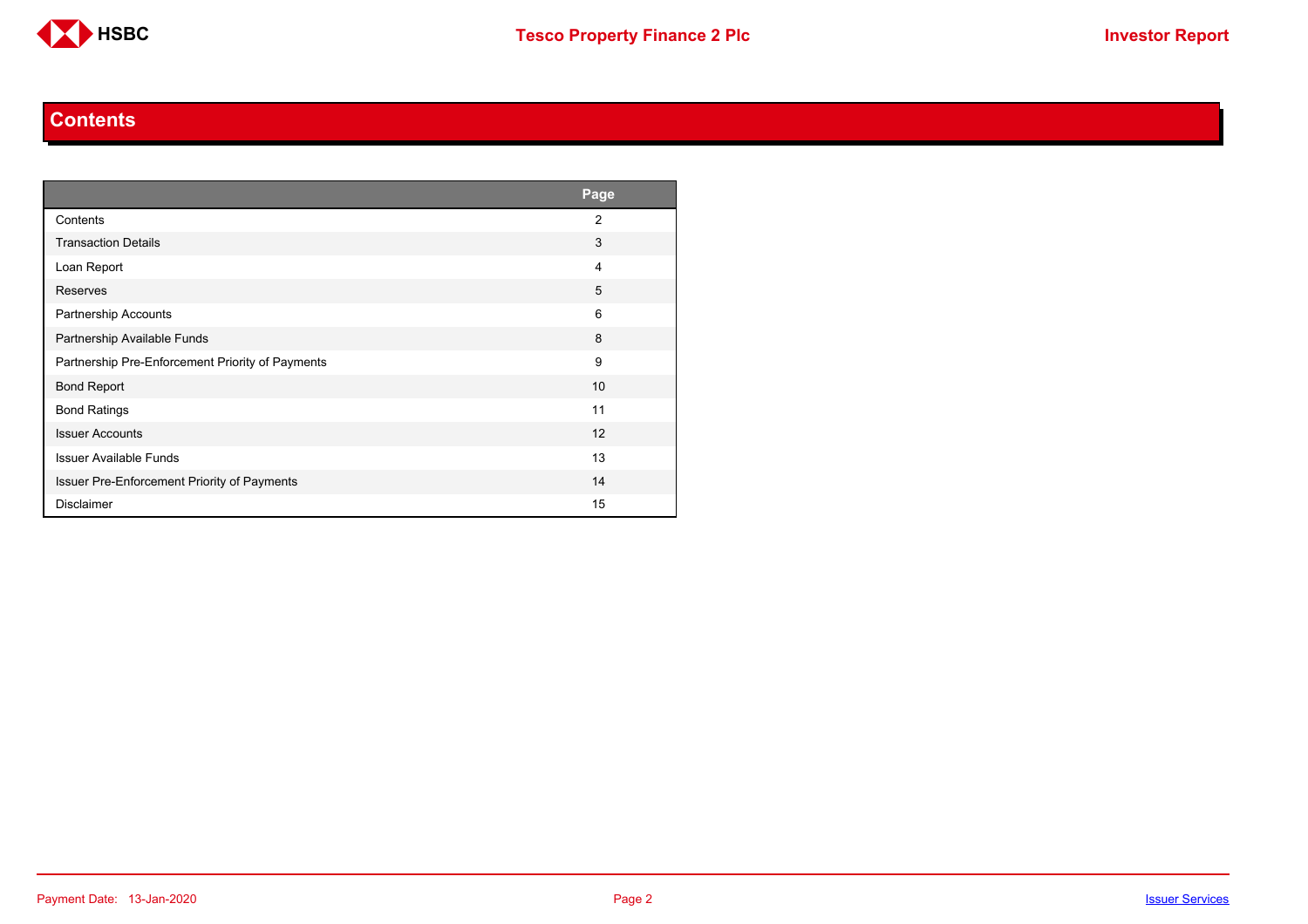

#### <span id="page-2-0"></span>**Transaction Details**

| <b>Key Dates</b>            |                               | <b>HSBC Contact Details</b>    |                               |
|-----------------------------|-------------------------------|--------------------------------|-------------------------------|
| <b>Closing Date</b>         | Wednesday, 23 September, 2009 | Role                           | <b>Client Service Manager</b> |
| <b>Calculation Date</b>     | Wednesday, 8 January, 2020    | Name                           | Arjeet Das                    |
| Calculation Period (start)  | Tuesday, 8 October, 2019      | Email                          | arjeet.das@hsbc.com           |
| Calculation Period (end)    | Wednesday, 8 January, 2020    | Group Email                    | ctla.securitsation@hsbc.com   |
| Interest Period (start)     | Monday, 14 October, 2019      | Telephone                      | 0207 991 3754                 |
| Interest Period (end)       | Monday, 13 January, 2020      |                                |                               |
| <b>Current Payment Date</b> | Monday, 13 January, 2020      | <b>Period Day Counts</b>       |                               |
| Next Payment Date           | Tuesday, 14 April, 2020       | <b>Calculation Period Days</b> | 92 days                       |
| <b>Final Maturity Date</b>  | Thursday, 13 October, 2039    | <b>Interest Period Days</b>    | 91 days                       |

| <b>HSBC Contact Details</b> |                               |
|-----------------------------|-------------------------------|
| Role                        | <b>Client Service Manager</b> |
| Name                        | Arjeet Das                    |
| Email                       | arjeet.das@hsbc.com           |
| Group Email                 | ctla.securitsation@hsbc.com   |
| Telephone                   | 0207 991 3754                 |

| <b>Period Day Counts</b>       |         |  |
|--------------------------------|---------|--|
| <b>Calculation Period Days</b> | 92 days |  |
| <b>Interest Period Days</b>    | 91 days |  |

| <b>Transaction Parties</b>   |                                             |
|------------------------------|---------------------------------------------|
| Issuer                       | Tesco Property Finance 2 Plc                |
| The Partnership              | The Tesco Atrato Limited Partnership        |
| Cash Manager                 | <b>HSBC Bank plc</b>                        |
| <b>Account Bank</b>          | <b>HSBC Bank plc</b>                        |
| <b>Property Advisor</b>      | Cushman & Wakefield LLP                     |
| <b>Issuer Swap Provider</b>  | Tesco                                       |
| <b>Property Pool Manager</b> | Spen Hill Management Limited                |
| <b>Partnership Operator</b>  | Crestbridge Property Partnerships Ltd       |
| Trustee                      | HSBC Corporate Trustee Company (UK) Limited |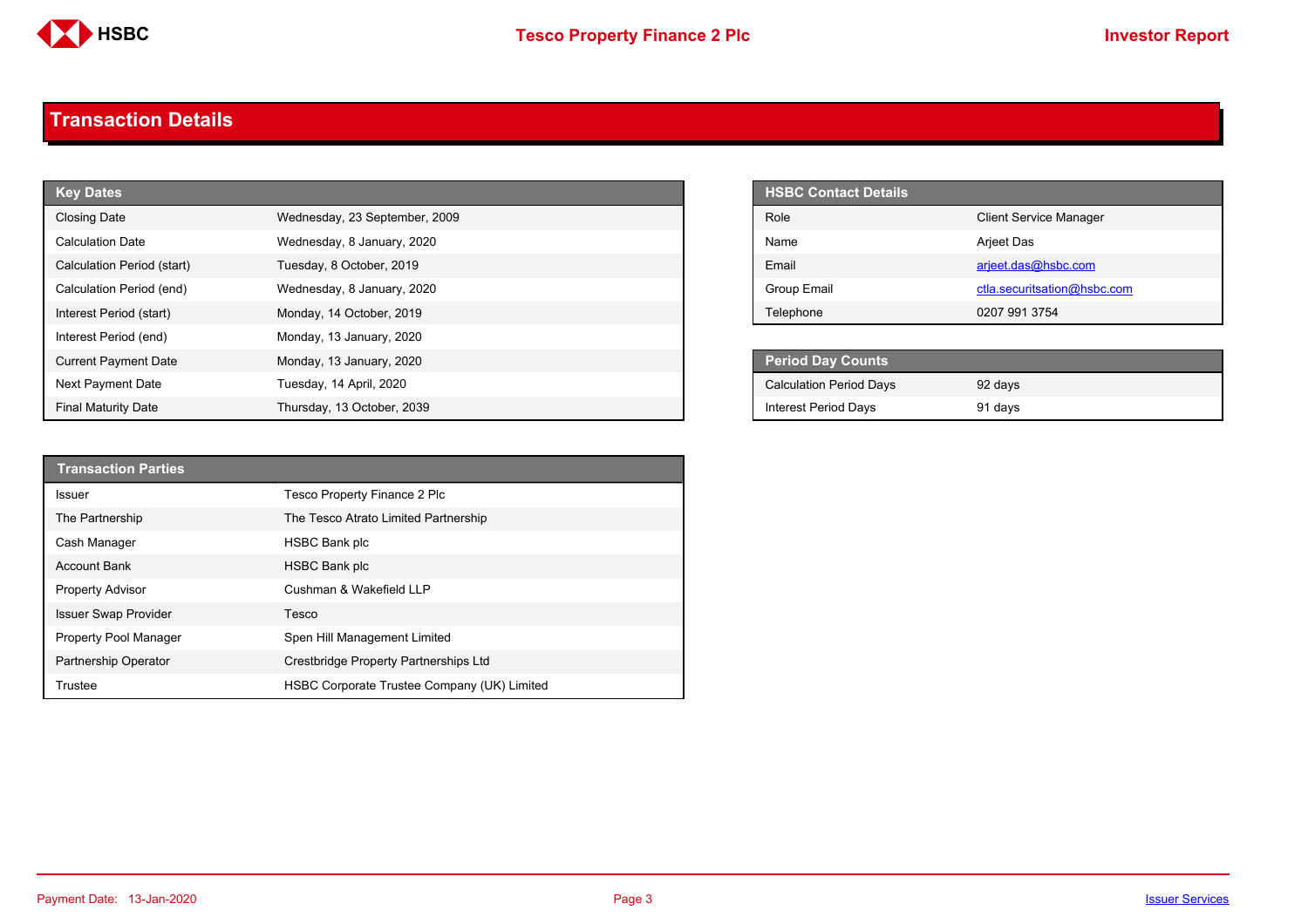

# <span id="page-3-0"></span>**Loan Report**

| <b>Class</b>                    | <b>FACILITY</b>           |
|---------------------------------|---------------------------|
| Currency                        | GBP                       |
| <b>ISIN</b>                     |                           |
| <b>Payment Frequency</b>        | Quarterly                 |
| <b>Current Payment Date</b>     | 13-Jan-2020               |
| <b>Interest Accrual Method</b>  | <b>Actual/Actual ICMA</b> |
| <b>Final Maturity Date</b>      | 13-Oct-2039               |
|                                 |                           |
| <b>Current Period Rates:</b>    |                           |
| Reference Index                 | <b>Fixed Rate</b>         |
| <b>Index Determination Date</b> | N/A                       |
| <b>Index Rate</b>               | 6.05170%                  |
| Margin                          | 0.00000%                  |
| <b>Total Coupon</b>             | 6.05170%                  |
|                                 |                           |
| <b>Transaction Amounts:</b>     |                           |
| Original Issue Size             | £564,500,000.00           |
| Opening Balance for Period      | £474,093,011.00           |
| <b>Beginning Pool Factor</b>    | 0.83985                   |
| <b>Principal Repayments</b>     | £3,085,887.00             |
| Closing Balance for Period      | £471,007,124.00           |
| <b>Ending Pool Fctor</b>        | 0.83438                   |
|                                 |                           |
| <b>Prior Unpaid Interest</b>    | £0.00                     |
| Interest on Prior Unpaid        | £ 0.00                    |
| <b>Current Interest Due</b>     | £7,172,671.69             |
| <b>Total Interest Paid</b>      | £7,172,671.69             |
| <b>Unpaid Interest</b>          | £0.00                     |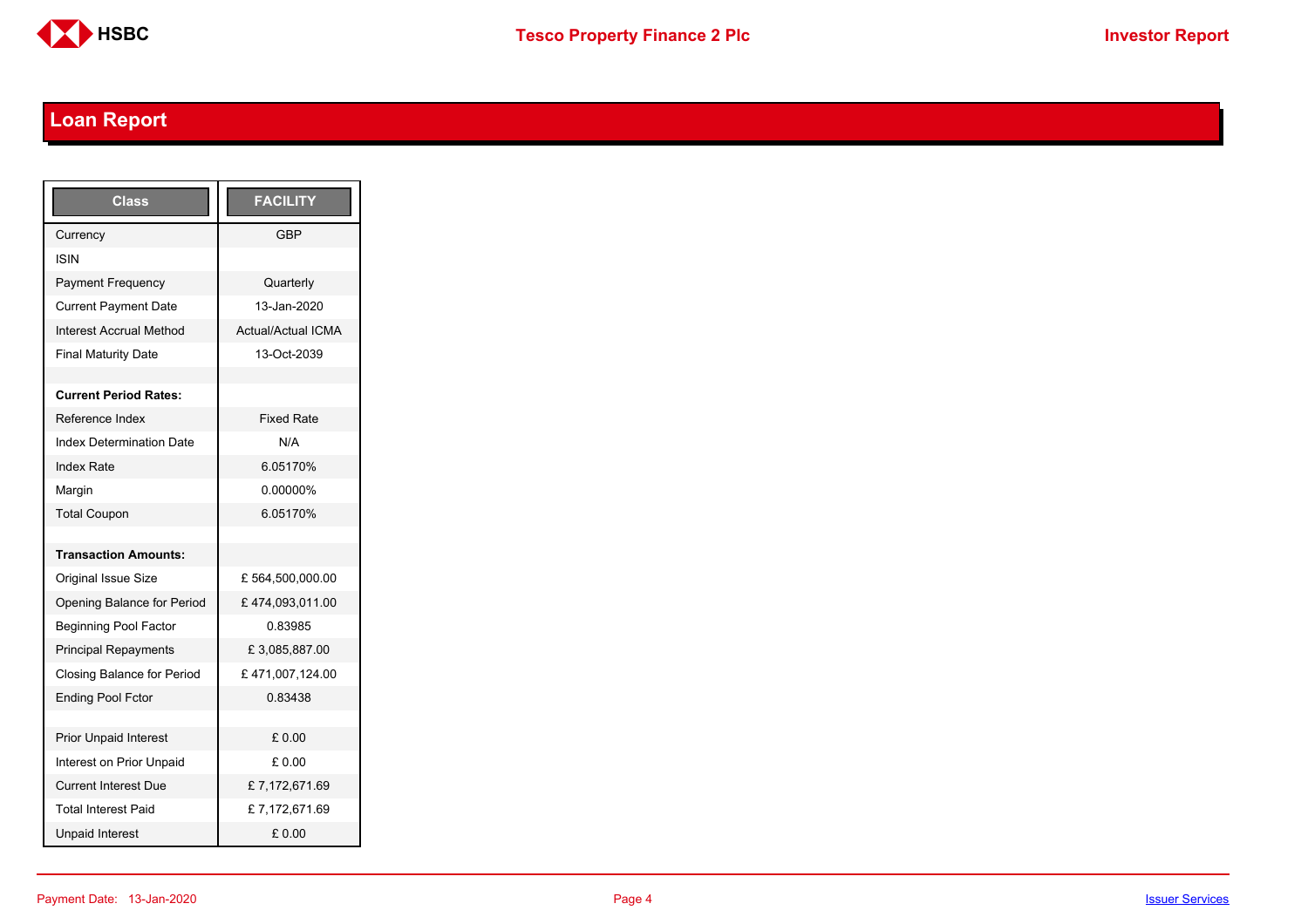

## <span id="page-4-0"></span>**Partnership Reserves**

| <b>Partnership Expenses Reserve Ledger</b>         |              |
|----------------------------------------------------|--------------|
| Opening Balance                                    | £500,000.00  |
| Debits to the Partnership Expenses Reserve Ledger  | £0.00        |
| Credits to the Partnership Expenses Reserve Ledger | £ 0.00       |
| Closing Balance                                    | £ 500,000.00 |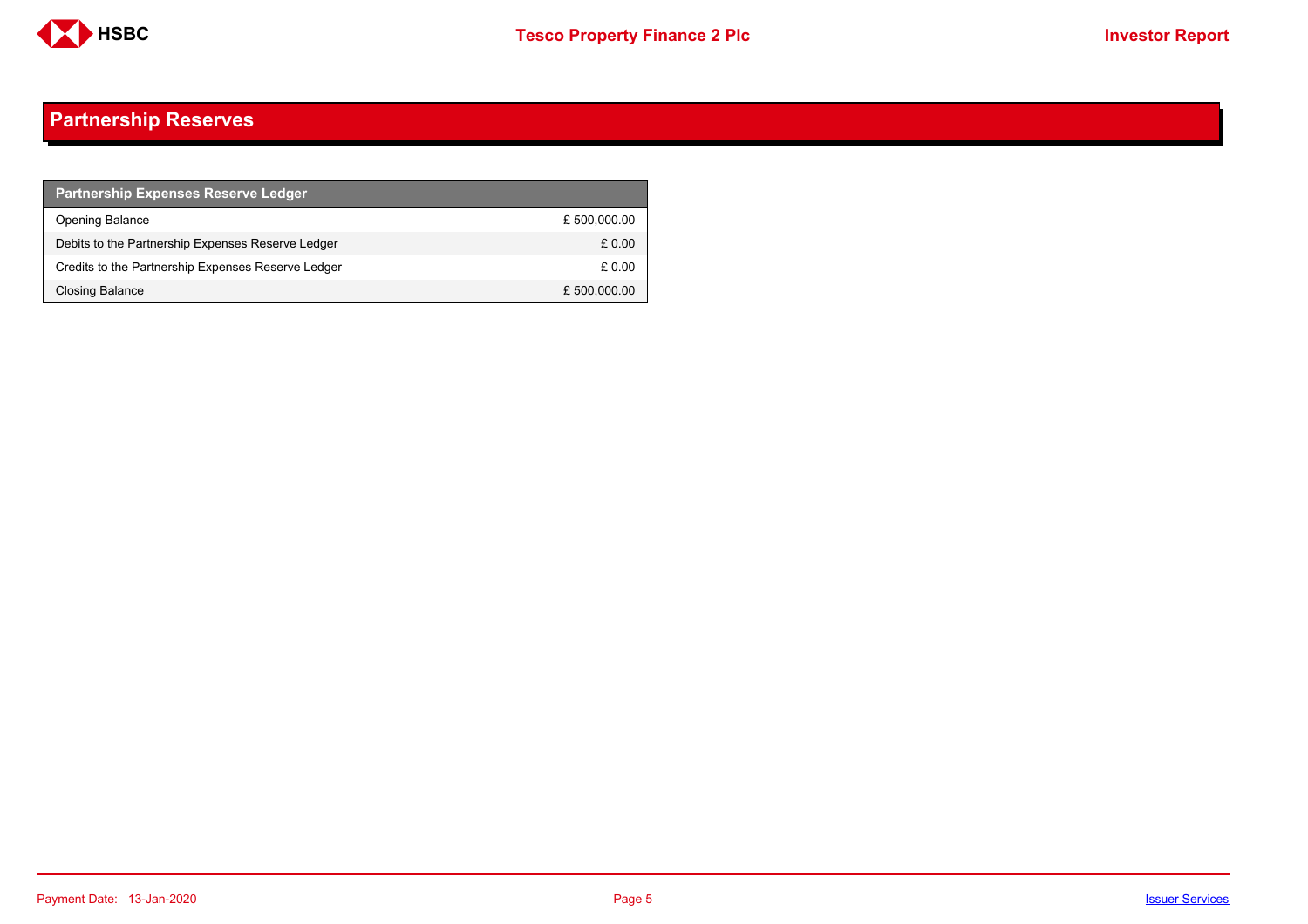

## <span id="page-5-0"></span>**Partnership Accounts**

| <b>Partnership Rent Account</b>         |                |
|-----------------------------------------|----------------|
| <b>Opening Balance</b>                  |                |
| Debits to the Partnership Rent Account  | £10,039,574.42 |
| Credits to the Partnership Rent Account | £10,039,574.42 |
| Closing Balance                         |                |

| <b>Partnership Disposal Proceeds Account</b>         |  |
|------------------------------------------------------|--|
| Opening Balance                                      |  |
| Debits to the Partnership Disposal Proceeds Account  |  |
| Credits to the Partnership Disposal Proceeds Account |  |
| Closing Balance                                      |  |

| <b>Partnership Insurance Proceeds Account</b>         |  |
|-------------------------------------------------------|--|
| <b>Opening Balance</b>                                |  |
| Debits to the Partnership Insurance Proceeds Account  |  |
| Credits to the Partnership Insurance Proceeds Account |  |
| <b>Closing Balance</b>                                |  |

| Partnership VAT Account                |                |
|----------------------------------------|----------------|
| <b>Opening Balance</b>                 | £ 2,007,914.84 |
| Debits to the Partnership VAT Account  | £ 2,007,914.86 |
| Credits to the Partnership VAT Account | £ 2,007,914.87 |
| Closing Balance                        | £ 2,007,914.85 |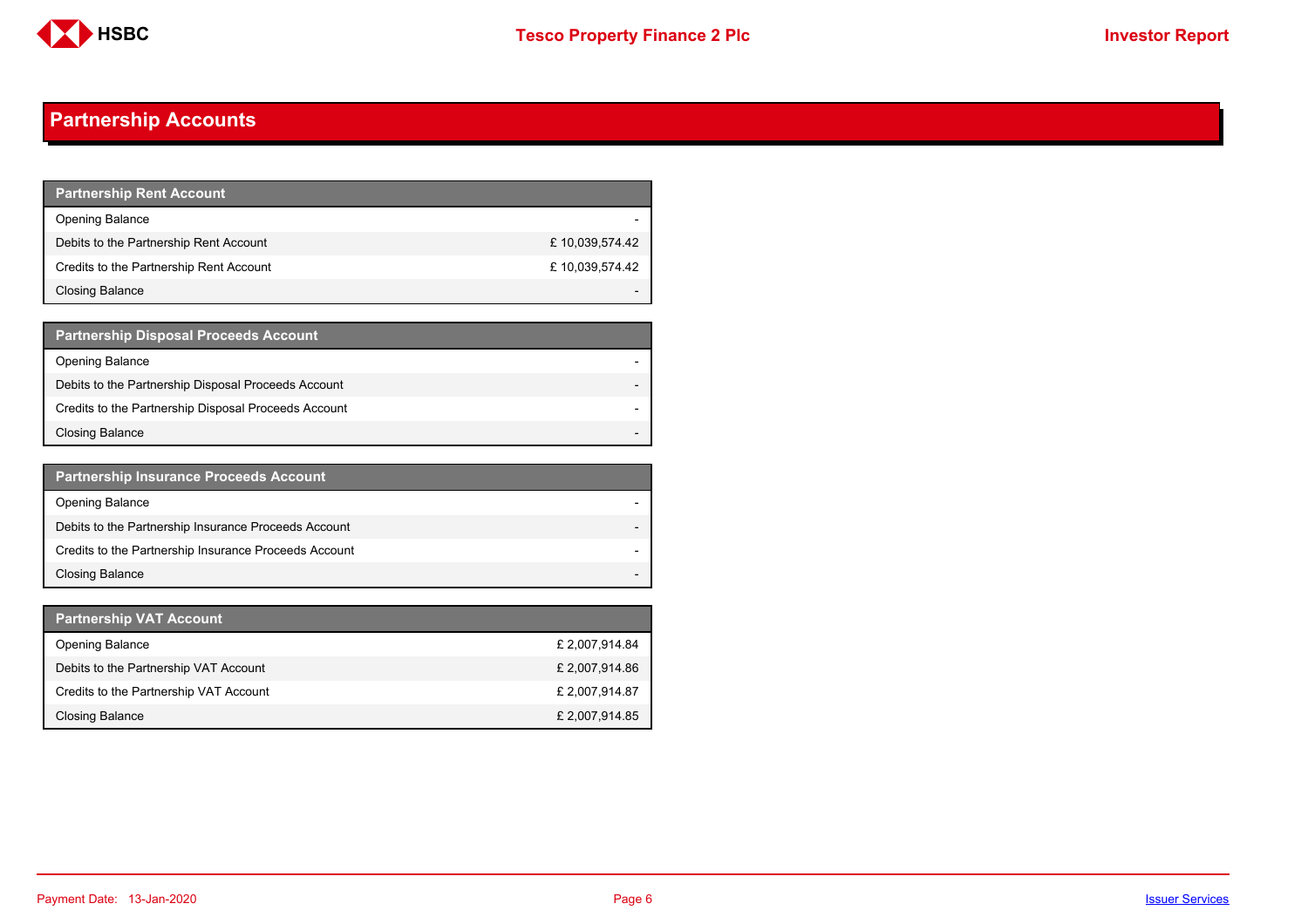

## **Partnership Accounts**

| <b>Partnership Transaction Account</b>         |                |
|------------------------------------------------|----------------|
| <b>Opening Balance</b>                         | £ 500,000.00   |
| Debits to the Partnership Transaction Account  | £10,444,827.99 |
| Credits to the Partnership Transaction Account | £10,444,827.99 |
| Closing Balance                                | £ 500,000.00   |

| <b>General Partner Corporation Tax Reserve</b>         |  |
|--------------------------------------------------------|--|
| <b>Opening Balance</b>                                 |  |
| Debits to the General Partner Corporation Tax Reserve  |  |
| Credits to the General Partner Corporation Tax Reserve |  |
| <b>Closing Balance</b>                                 |  |

| <b>General Partner VAT Transaction Account</b>         |                          |
|--------------------------------------------------------|--------------------------|
| <b>Opening Balance</b>                                 |                          |
| Debits to the General Partner VAT Transaction Account  |                          |
| Credits to the General Partner VAT Transaction Account |                          |
| <b>Closing Balance</b>                                 | $\overline{\phantom{0}}$ |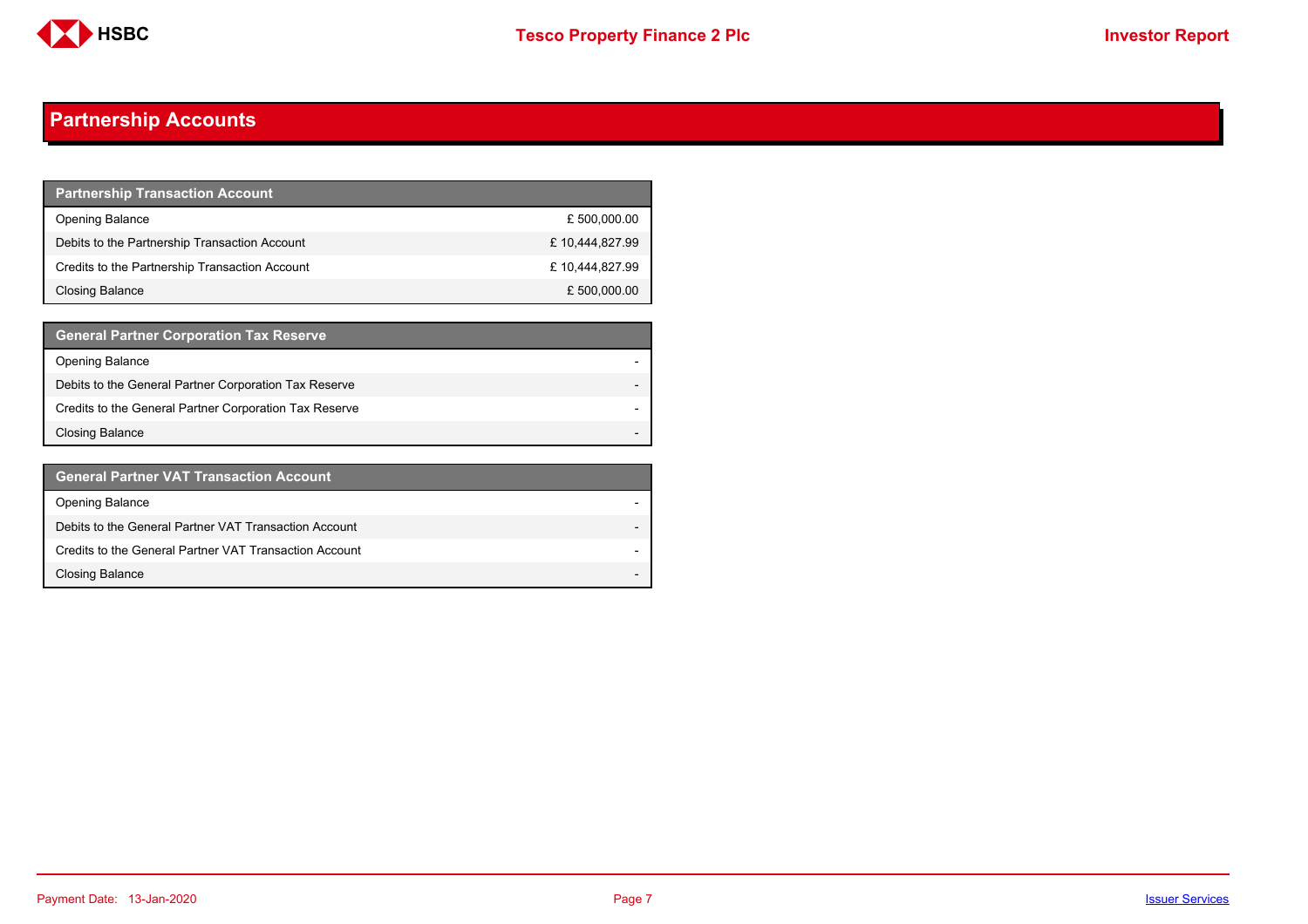

# <span id="page-7-0"></span>**Partnership Available Funds**

| <b>Available Interest Proceeds</b>                                                                                                                     |                |
|--------------------------------------------------------------------------------------------------------------------------------------------------------|----------------|
| (a) Rental Income Received by the Partnership                                                                                                          | £10,039,574.42 |
| (b) the amount payable to the Partnership by the Issuer under Swap Agreement the amount payable to the Partnership by the Issuer under Swap Agreeement | £10,258,582.98 |
| (c) Amount transferred from the Partnership VAT account                                                                                                | £403.11        |
| (d) Amount to be transferred from the Partnership Disposal Account                                                                                     |                |
| (e) Amount to be transferred from the Partnership Insurance Proceeds Account                                                                           |                |
| (f) Interest received by on the Partnership Accounts and Rent Account                                                                                  | £7,355.91      |
| (g) Eligible Investment Earnings by Partnership                                                                                                        |                |
| (h) Any advance of the Partnership Expenses Loan                                                                                                       |                |
| (i) any net proceeds of a CPO Disposal of a Mortgaged Property                                                                                         |                |
| (i) Funds recorded on the Subordinated Reserve Ledger                                                                                                  |                |
| (k) any net proceeds of a disposal of a Mortgage Property                                                                                              |                |
| (I) Any other sums standing to credit of the Partnership Transaction Account                                                                           |                |
| <b>Total Available Proceeds</b>                                                                                                                        | £20,305,916.42 |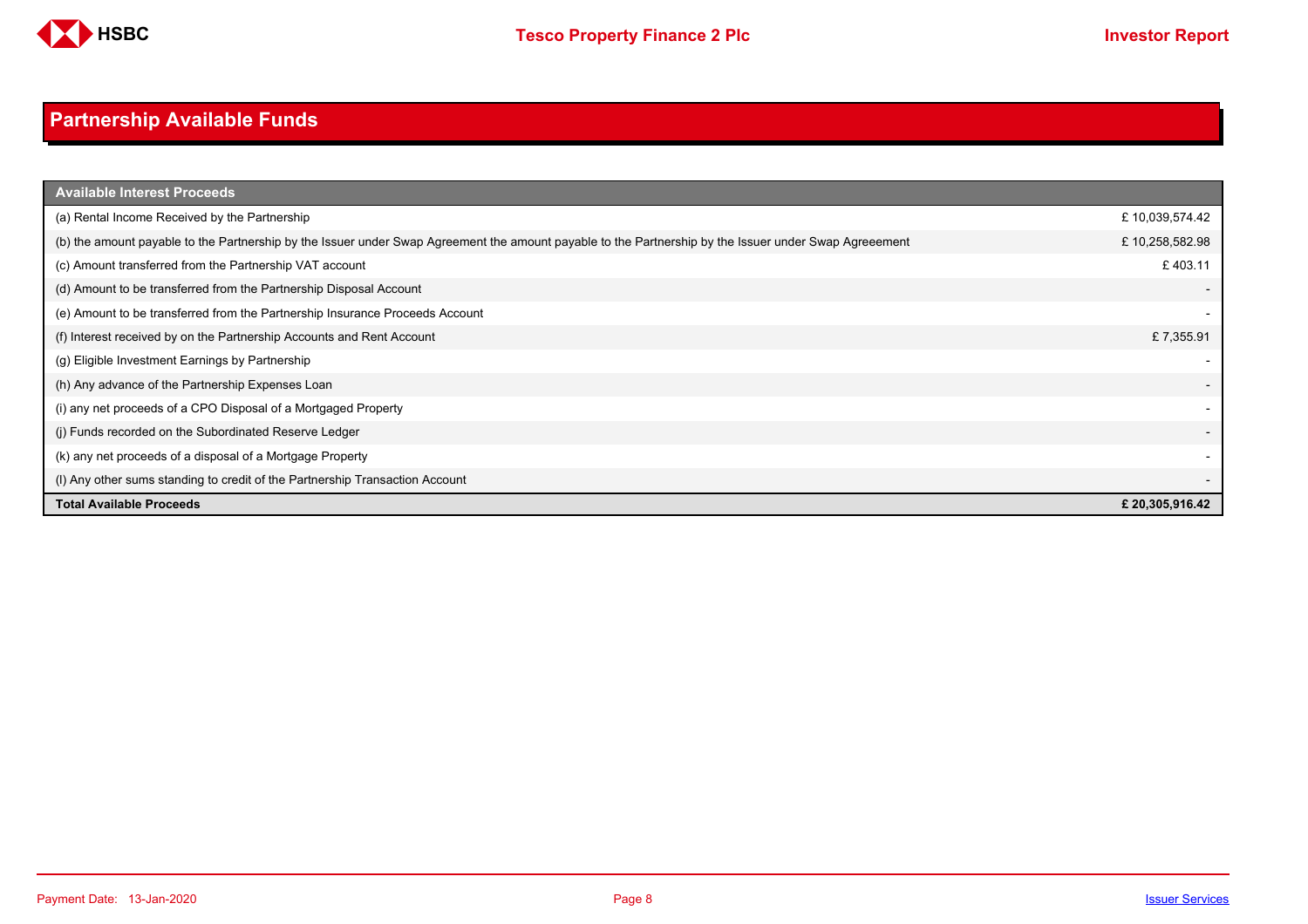

## <span id="page-8-0"></span>**Partnership Pre-Enforcement Priority of Payments**

| <b>Partnership Pre-Enforcement Priority of Payments</b>                                                                  | <b>Amounts Paid</b> | <b>Available Funds</b> |
|--------------------------------------------------------------------------------------------------------------------------|---------------------|------------------------|
|                                                                                                                          |                     | £ 20,305,916.42        |
| (a) in or towards satisfaction of any fees to the Partnership Security Trustee                                           | £1,500.00           | £ 20,304,416.42        |
| (b) in or towards satisfaction of Issuer Trustee and other Expenses (Ongoing Partnership Facility Fee)                   | £ 2,700.00          | £ 20,301,716.42        |
| (c) in or towards satisfaction of any operating expenses incurred by the Partnership (excluding GP UK Tax)               | £14,678.75          | £ 20,287,037.67        |
| (d) in or towards satisfaction, pro rata and pari passu according to the respective amounts due in respect of:           |                     | £ 20,287,037.67        |
| (i) Partnership Operator Fee                                                                                             | £1,876.73           | £ 20,285,160.94        |
| (ii) Partnership Property Advisor Fee                                                                                    |                     | £ 20,285,160.94        |
| (iii) Nominees/Nominees Holdco Corporate Services Provider Fee                                                           | £2,356.73           | £ 20,282,804.21        |
| (iv) Nominees/Nominees Holdco Side Letter Fee                                                                            |                     | £20,282,804.21         |
| (v) Account Bank Fee                                                                                                     |                     | £ 20,282,804.21        |
| (vi) Cash Manger Fee                                                                                                     |                     | £ 20,282,804.21        |
| (vii) Woolwich Cash Manager Fee                                                                                          |                     | £ 20,282,804.21        |
| (vii) Issuer Corporate Services Provider, Paying Agent, Account Bank and Cash Manager (Ongoing Partnership Facility Fee) | £50,821.04          | £ 20,231,983.17        |
| (viii) Head Lease Payment                                                                                                |                     | £ 20,231,983.17        |
| (e) Partnership Expenses Ledger payment (max £6,250)                                                                     |                     | £ 20,231,983.17        |
| (f) in or towards satisfaction, pro rata and pari passu according to the respective amounts due in respect of:           |                     | £ 20,231,983.17        |
| (i) Partnership Loan Interest                                                                                            | £7,172,671.69       | £13,059,311.48         |
| (ii) Partnership Swap Payment                                                                                            | £9,861,088.43       | £3,198,223.05          |
| (g) Partnership Loan Principal Payment                                                                                   | £3,085,887.00       | £112,336.05            |
| (h) Issuer Profit Amount (Ongoing Partnership Facility Fee                                                               | £750.00             | £111,586.05            |
| (i) Partnership Property Pool Manager Fee                                                                                | £111,586.05         |                        |
| (i) Partnership Swap Termination Amount                                                                                  |                     |                        |
| (k) Partnership Expense Reserve Ledger Payment                                                                           |                     |                        |
| (I) Alteration Adjustment Rent/ Substitution Adjustment Rent Payment                                                     |                     |                        |
| (m) any amount due and payable by the Partnership to the Subordinated Loan Facility                                      |                     |                        |
| (n) any excess into the Partnership Distribution Account                                                                 |                     |                        |
| <b>Total Distribution Amount</b>                                                                                         | £20,305,916.42      |                        |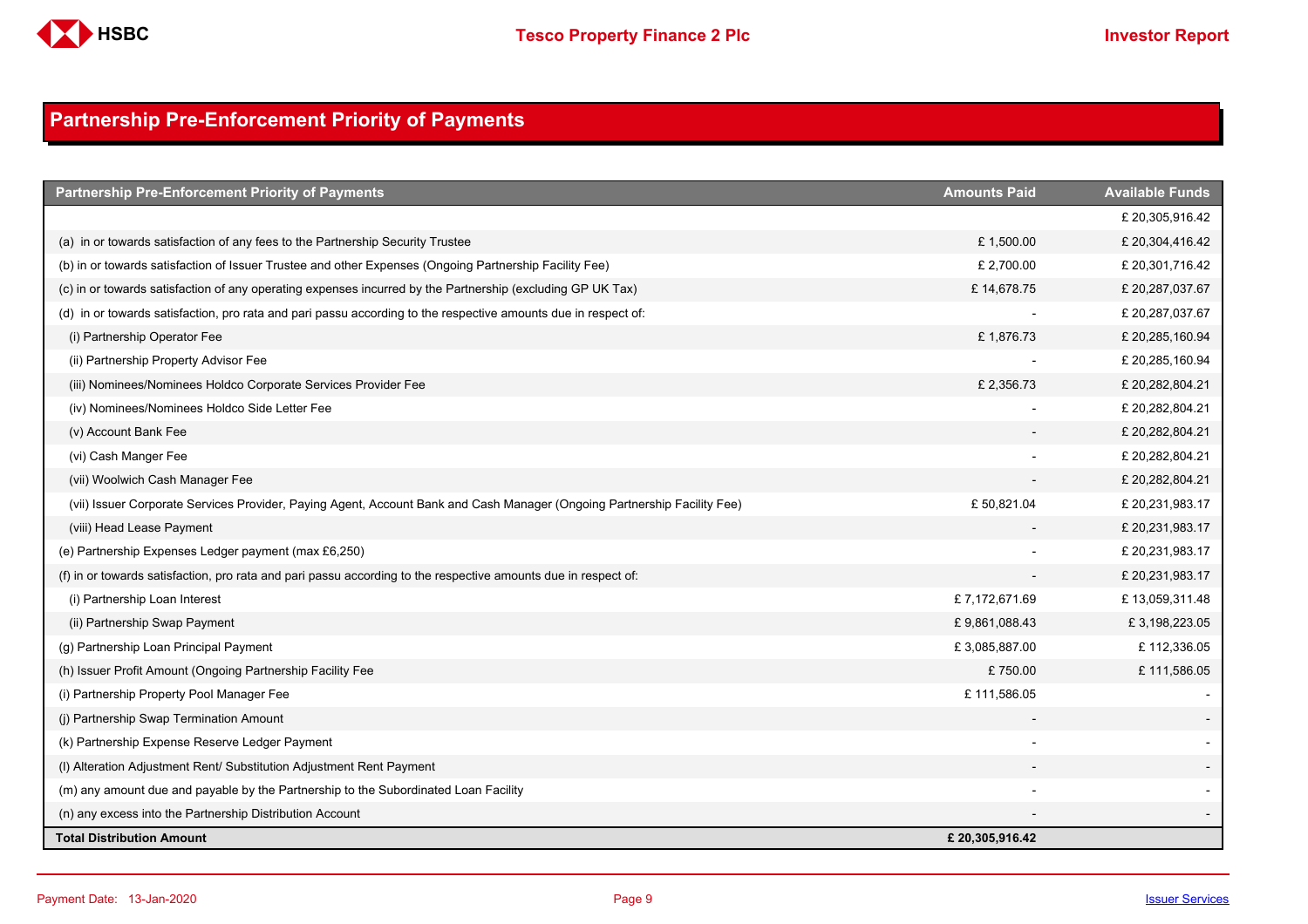

# <span id="page-9-0"></span>**Bond Report**

| Class                           | <b>BOND</b>               |
|---------------------------------|---------------------------|
| Currency                        | <b>GBP</b>                |
| ISIN                            | XS0347919028              |
| <b>Payment Frequency</b>        | Quarterly                 |
| <b>Current Payment Date</b>     | 13-Jan-2020               |
| Interest Accrual Method         | <b>Actual/Actual ICMA</b> |
| <b>Final Maturity Date</b>      | 13-Oct-2039               |
|                                 |                           |
| <b>Current Period Rates:</b>    |                           |
| Reference Index                 | <b>Fixed Rate</b>         |
| <b>Index Determination Date</b> | N/A                       |
| <b>Index Rate</b>               | 6.05170%                  |
| Margin                          | 0.00000%                  |
| <b>Total Coupon</b>             | 6.05170%                  |
|                                 |                           |
| <b>Transaction Amounts:</b>     |                           |
| Original Issue Size             | £564,500,000.00           |
| Opening Balance for Period      | £474,093,011.00           |
| <b>Beginning Pool Factor</b>    | 0.83985                   |
| <b>Principal Repayments</b>     | £ 3,085,887.00            |
| Closing Balance for Period      | £471,007,124.00           |
| <b>Ending Pool Fctor</b>        | 0.83438                   |
|                                 |                           |
| <b>Prior Unpaid Interest</b>    | £0.00                     |
| Interest on Prior Unpaid        | £ 0.00                    |
| <b>Current Interest Due</b>     | £7,172,671.69             |
| <b>Total Interest Paid</b>      | £7,172,671.69             |
| <b>Unpaid Interest</b>          | £0.00                     |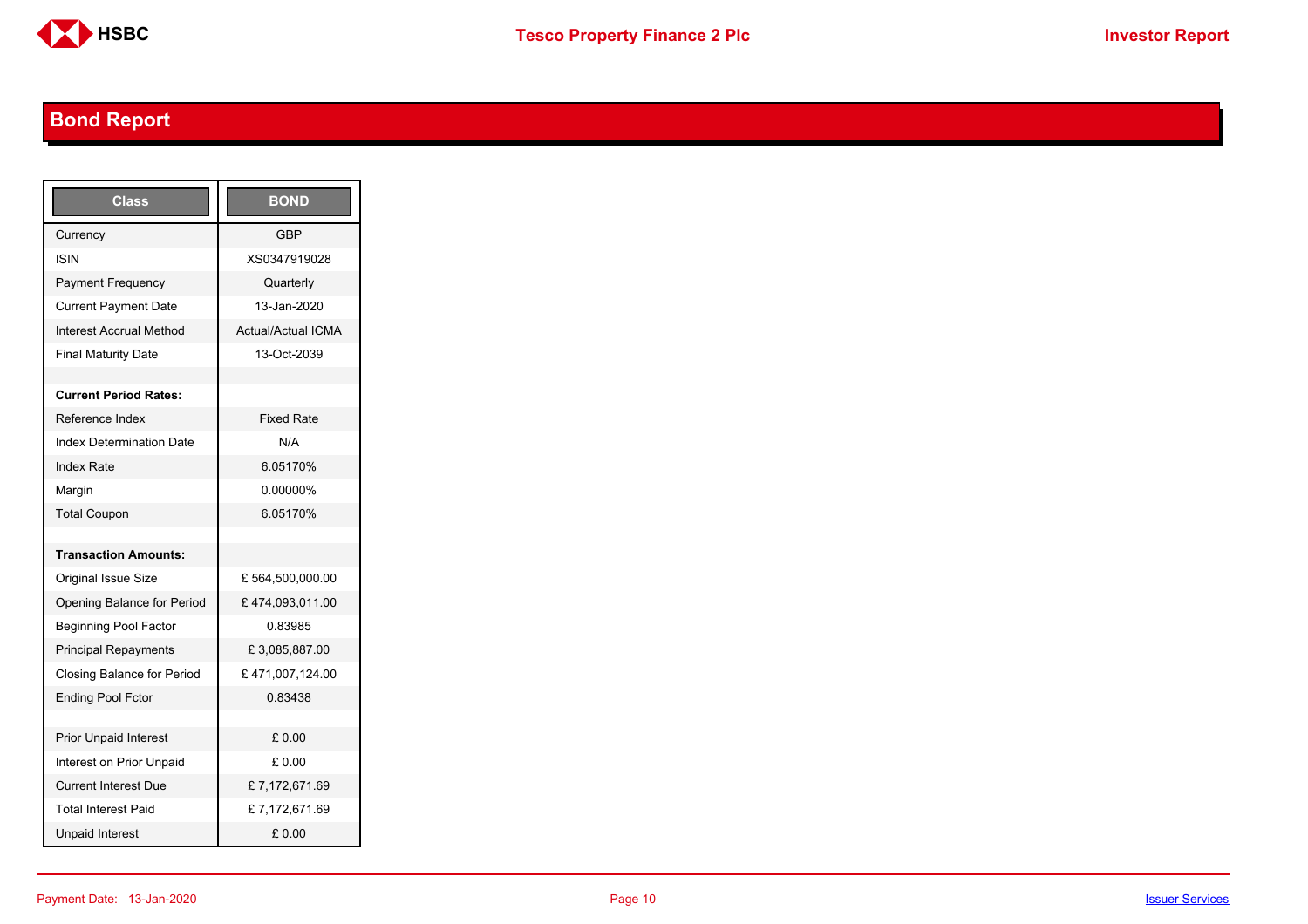

# <span id="page-10-0"></span>**Bond Ratings**

| <b>Original Ratings</b> | S&P  | <b>Fitch</b> | Moody's | <b>DBRS</b> |
|-------------------------|------|--------------|---------|-------------|
| <b>BOND</b>             | $A-$ |              | A3      | n/a         |
|                         |      |              |         |             |
| <b>Current Ratings</b>  | S&P  | <b>Fitch</b> | Moody's | <b>DBRS</b> |
| <b>BOND</b>             | BB+  | BBB-         | Baa3    | n/a         |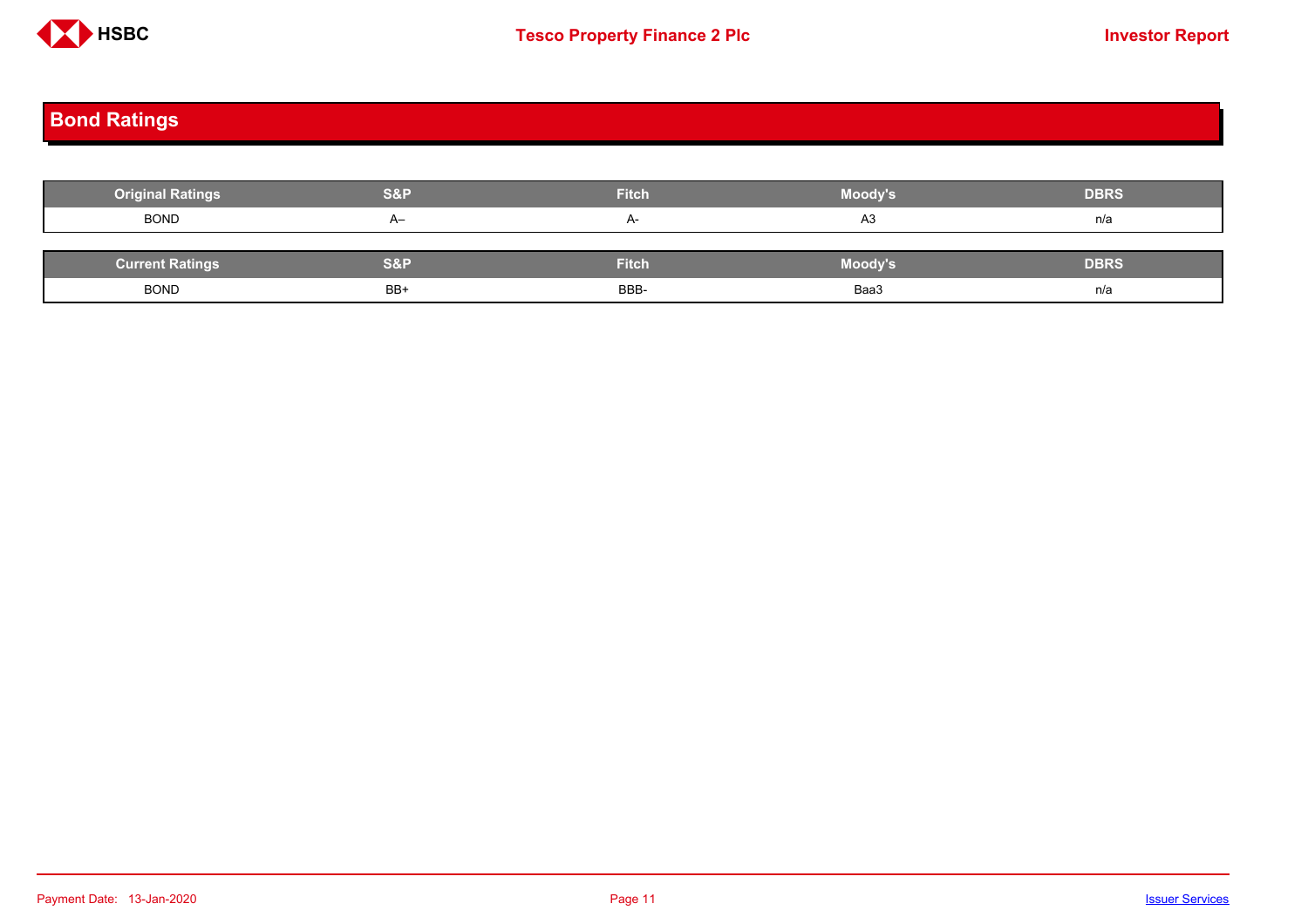

#### <span id="page-11-0"></span>**Issuer Accounts**

| <b>Issuer Transaction Account</b>         |                |
|-------------------------------------------|----------------|
| <b>Opening Balance</b>                    | £86.139.77     |
| Debits to the Issuer Transaction Account  | £10,709,803.02 |
| Credits to the Issuer Transaction Account | £10,710,553.02 |
| <b>Closing Balance</b>                    | £87,118.51     |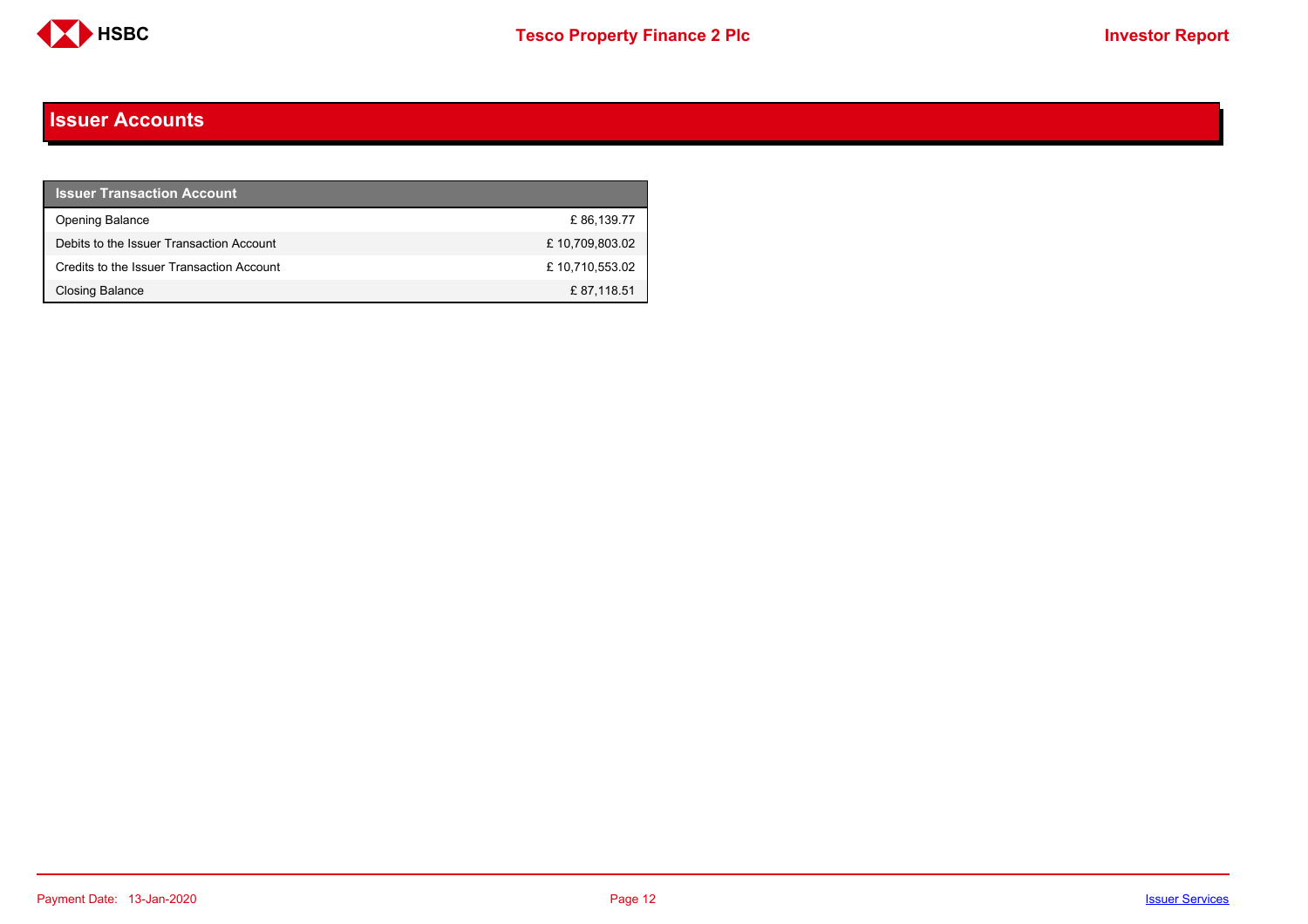

#### <span id="page-12-0"></span>**Issuer Available Funds**

| <b>Issuer Available Funds</b>                                                        |                |
|--------------------------------------------------------------------------------------|----------------|
| (a) any amount payable to the Issuer under the Partnership Swap Agreement            | £9,861,088.43  |
| (b) all interest, principal payable to the Issuer in respect of the Partnership Loan | £10,312,829.73 |
| (c) any amount payable to the Issuer under the Issuer Swap Agreement                 | £10,258,582.98 |
| (d) interest received by the Issuer on the Issuer Transaction Account                | £ 228.74       |
| (e) the earnings and proceeds from the Issuer making any Eligible Investmentst       |                |
| <b>Total Available Interest Proceeds</b>                                             | £30,432,729.88 |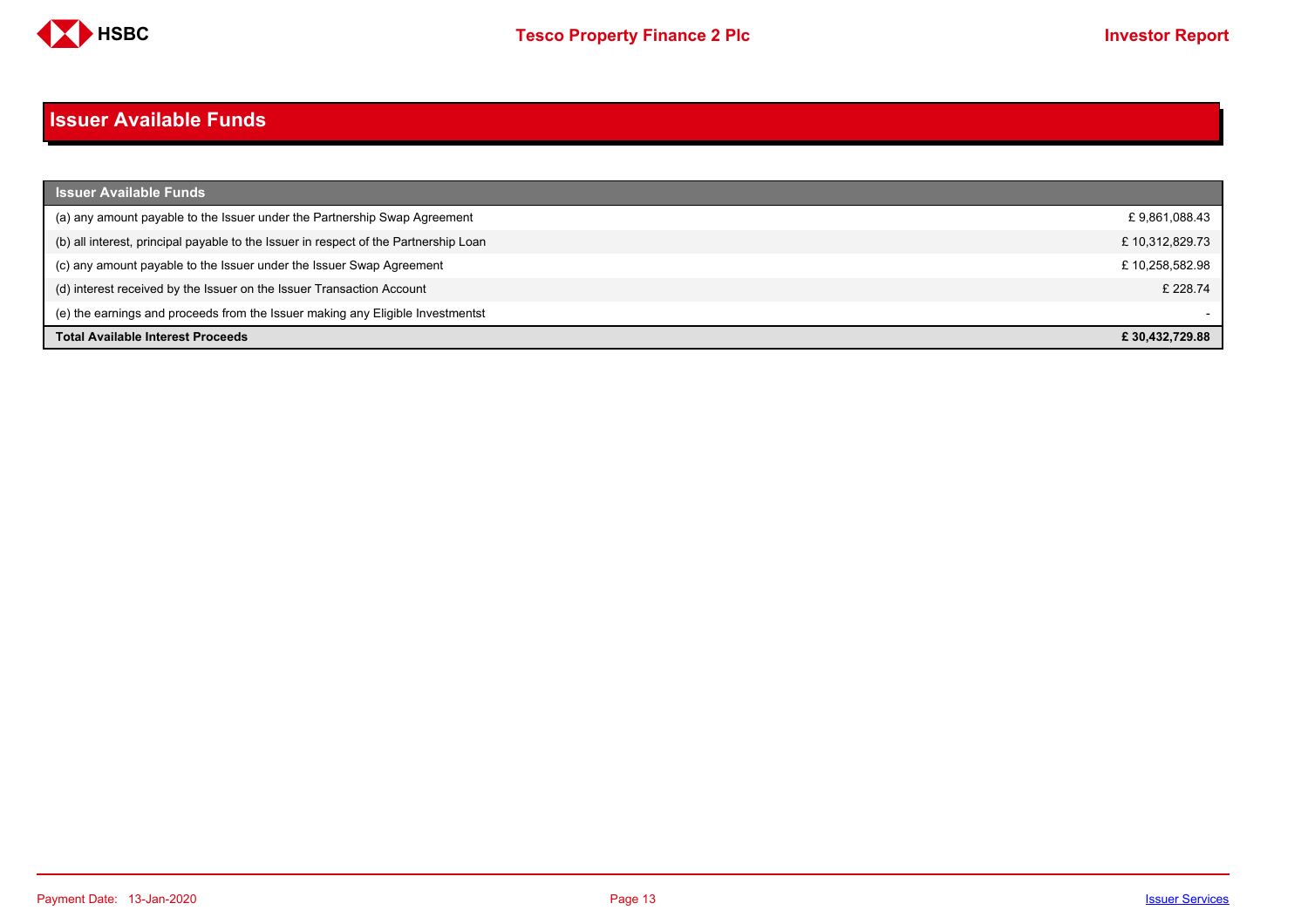

## <span id="page-13-0"></span>**Issuer Pre-Enforcement Priority of Payments**

| <b>Issuer Pre-Enforcement Priority of Payments</b>                                                                       | <b>Amounts Paid</b>      | <b>Available Funds</b> |
|--------------------------------------------------------------------------------------------------------------------------|--------------------------|------------------------|
|                                                                                                                          |                          | £30,432,729.88         |
| (a) in or towards satisfaction of amounts due in respect of the fees and any other amounts payable by the Issuer to the: | $\overline{\phantom{a}}$ | £30,432,729.88         |
| (i) Bond Trustee                                                                                                         | £1,200.00                | £30,431,529.88         |
| (ii) Security Trustee                                                                                                    | £1,500.00                | £30,430,029.88         |
| (b) in or towards satisfaction of any amounts payable by the Issuer in respect of operating expenses                     | $\overline{\phantom{a}}$ | £30,430,029.88         |
| (c) in or towards satisfaction, pro rata and pari passu according to the respective amounts due in respect of:           | $\overline{\phantom{a}}$ | £30,430,029.88         |
| (i) Issuer/Issuer Holdco Corporate Services Provider Fee                                                                 | £45,821.04               | £30,384,208.84         |
| (ii) Paying Agent/Registrar Fee                                                                                          | £500.00                  | £30,383,708.84         |
| (iii) Account Bank Fee                                                                                                   | £750.00                  | £30,382,958.84         |
| (iv) Cash Manager Fee                                                                                                    | £3,750.00                | £30,379,208.84         |
| (d) in or towards satisfaction, pro rata and pari passu according to the respective amounts due in respect of:           |                          | £30,379,208.84         |
| $(i)(a)$ Bond Interest                                                                                                   | £7,172,671.69            | £23,206,537.15         |
| (i)(b) Bond Principal                                                                                                    | £3,085,887.00            | £20,120,650.15         |
| (ii) Issuer Swap Provider Payment                                                                                        | £9,861,088.43            | £10,259,561.72         |
| (iii) Parnership Swap Payment                                                                                            | £10,258,582.98           | £978.74                |
| (e) Issuer Profit Amount                                                                                                 | £750.00                  | £228.74                |
| (f) Swap Subordinated Amoutns payment to the Issuer Swap Provider                                                        |                          | £ 228.74               |
| (g) in or towards satisfaction of any Issuer Partnership Swap Termination Amount                                         |                          | £228.74                |
| (h) the surplus (if any) to the Issuer Transaction Account                                                               | £ 228.74                 |                        |
| <b>Total Distribution Amount</b>                                                                                         | £30,432,729.88           |                        |